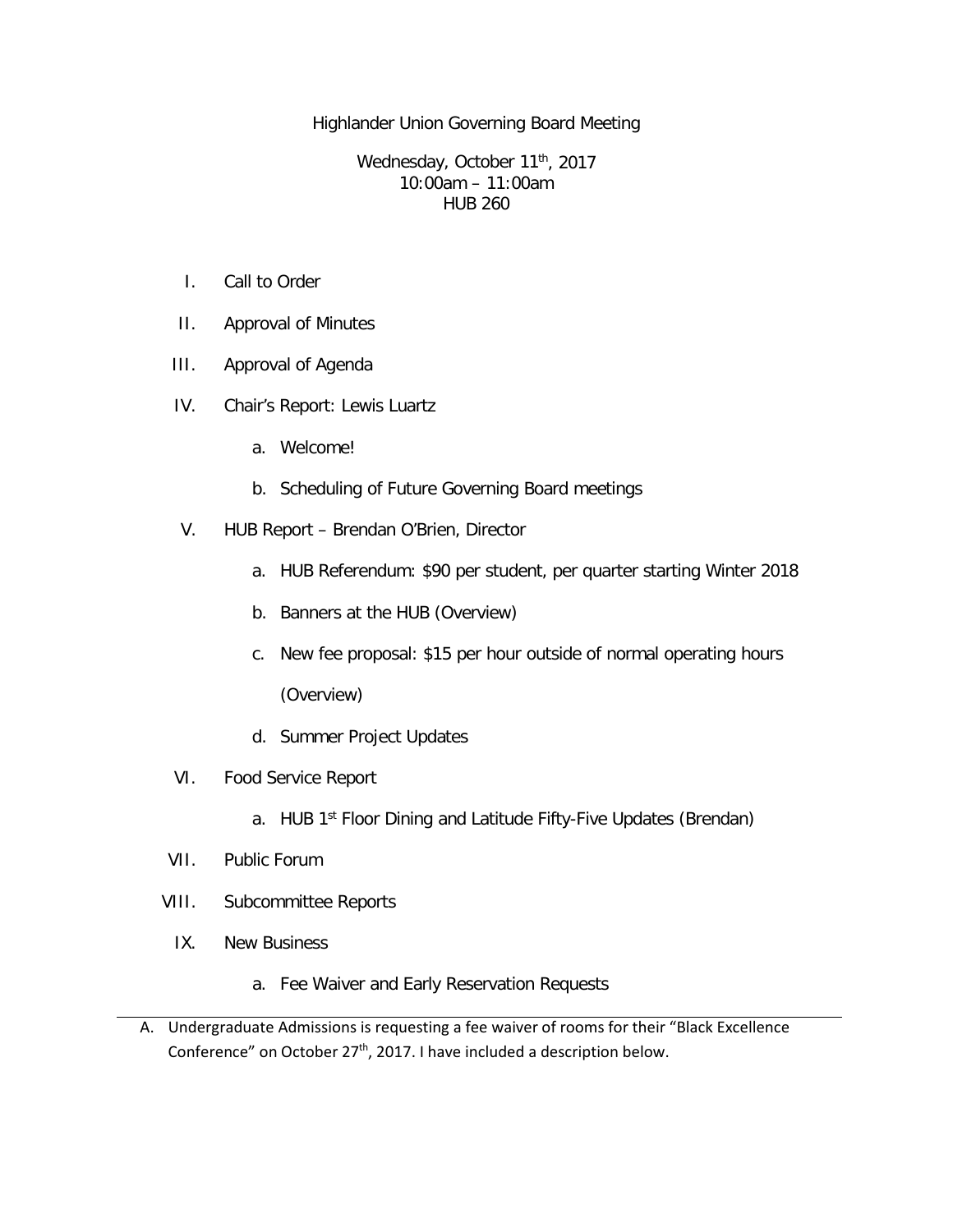"My Black Excellence is a new event to the office of undergraduate admissions formally known as Unity Day, an event created to help UCR reach diverse populations."

"The purpose of this event is to invite prospective African American High school students to attend a cultural experience of UCR education with academic and cultural workshops, resource tabling and a campus tour."

- B. Staff Assembly is requesting advanced booking requests and fee waivers for the following events.
	- 1. Staff Assembly Fall general meeting on 11.02.17 in HUB 302. Event to go over upcoming campus events and provide information to UCR staff. Fee waiver request only.
	- 2. Staff Assembly holiday party on 12.15.17 in HUB 302. A holiday celebration for all UCR staff. Food, games and entertainment. Fee waiver request only.
	- 3. Staff Assembly Winter general meeting on 02.07.18 in HUB 302. Event to go over upcoming campus events and provide information to UCR staff. Fee waiver request only.
	- 4. Annual Community Partner Fair on 04.11.18 in HUB 302. A vendor fair which allows UCR staff, faculty and students to learn about and connect with campus and community vendors. This is an advanced booking and fee waiver request.
	- 5. Staff Assembly Spring general meeting on 05.09.18 in HUB 302. Event to go over upcoming campus events and provide information to UCR staff. Both Advanced booking and Fee waiver requests.
- C. The College of Natural & Agricultural Sciences is requesting a fee waiver for HUB 302 and 355 for the annual "RUSD Science and Engineering Fair" on 02.05-06.18. An opportunity event for students to come on campus and get a real feel of campus life.
- D. Undergraduate Admissions is requesting a fee waiver for their "Winter Counselor Fly In Conference" on 01.11.2018 in HUB 302 and 355. A conference to inform Community College Counselor's how to help their student's transition successfully to UCR.
- E. Recreation is requesting a fee waiver for their "UCR Student Supervisor Conference" on 01.04.2018 in HUB 302 south, 355, 367 and 379. This is a conference for career staff who supervises student employees on campus. This helps them grow and develop their skills to take back to their student staff.
- F. CARE Office is requesting advanced booking for either HUB 367, 379 and 268 on the following dates for Yoga sessions for students. 04/03, 04/10, 04/17, 04/24, 05/01, 05/08, 05/15 and 05/22/2018.

CARE Office is also requesting advanced booking of HUB 355 on 09/11-14/2018. This would be for trainings for the CARE Peer Educators.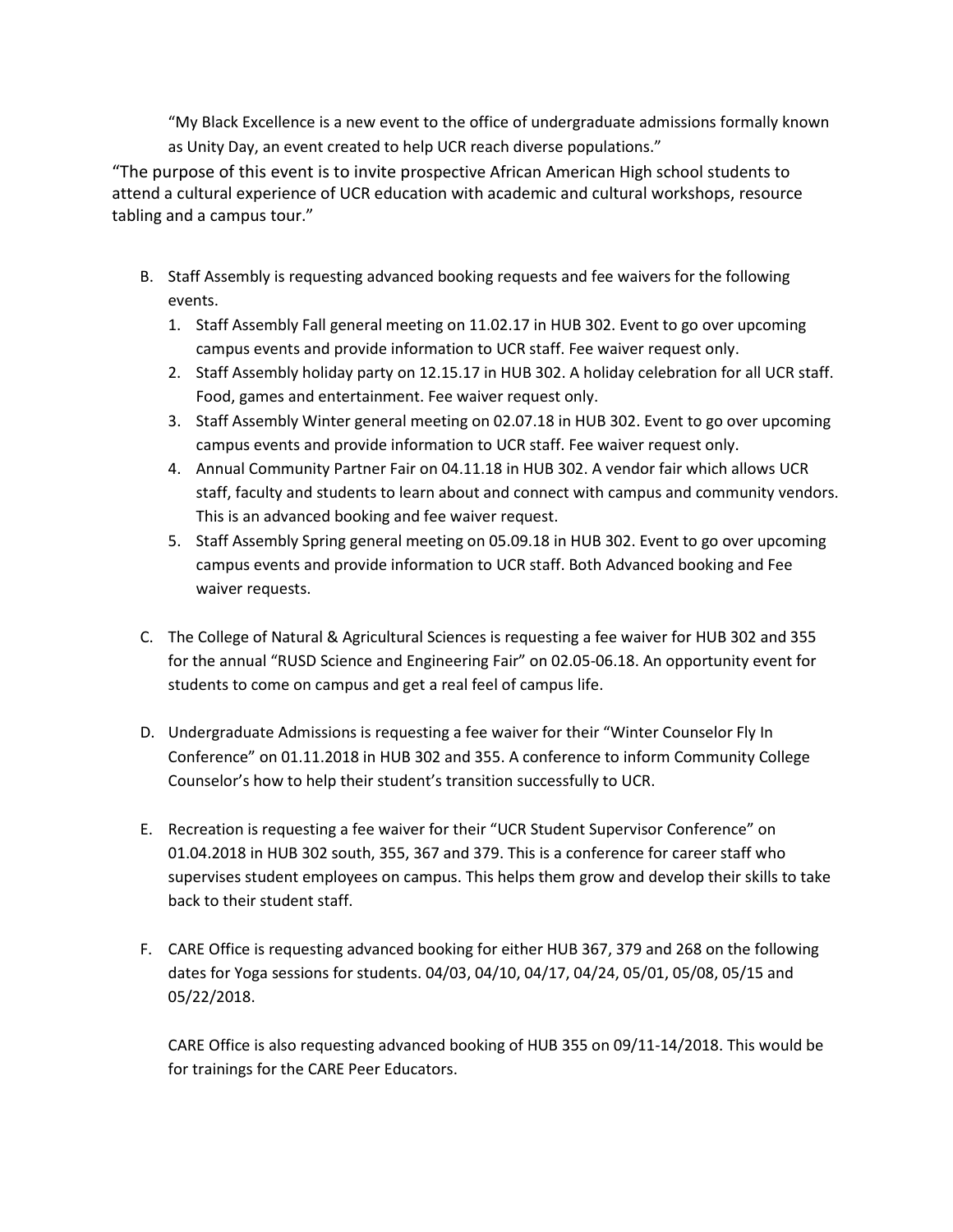- G. African Student Programs is requesting an advance booking of HUB 302, 367, 379, 268 and 260 on 05.04.2018 for their annual Afrikan Unity Day. This is an outreach program to encourage High School students to pursue higher education.
- H. Student Life is requesting HUB 379 on the following dates for their weekly "Cultural Awareness Project" workshops. They are requesting HUB 379.
- I. Graduate Division is requesting advanced booking for various HUB rooms on the following dates. This is for their annual Gradslam event. The dates are 04.5-6.2018, 04.09-10.2018, 04.13.2018 and 04.16.2018.
- J. Undergraduate Admissions is requesting a fee waiver for the "UMOJA Day 2018" event on 02.02.2018. The event will take place in HUB 302, 355, 367 and 379.

Event Purpose: Umoja is a community of educators and learners committed to academic success, personal growth and self-actualization of African American and other Students. Events are held to encourage students in their pursuit of higher education at UCR. This is for prospective underrepresented minority students (african american) and UC bound transfer students.

K. Undergraduate Admissions is requesting an advanced booking and fee waiver request for the annual "Highlander Day" event on 04.07.2018. They are requesting HUB rooms 302, 355, 367, 379, 269, 268 and 260. Event description is below.

Event Purpose: Admitted Students are invited to attend a day of college presentations, college expos, and information sessions. Many aspects of this day that fall under approved waivers including: prospective underrepresented minority students (African American) with lunch and ASP presentations, UC bound transfer students as many information sessions will focus on the 2:1 transfer initiative on campus, and first generation students with CSP lunch and information sessions.

- L. Undergraduate Admissions is requesting a fee waiver for their "Winter Transfer Celebration" on 10.13.17. They have HUB 302 and 367. The event description is below. *"Admitted winter term transfer students are invited to campus for Next Steps presentations, college presentation, campus tours that include: general campus tours, housing tours and CNAS and BCOE Lab tours."*
- M. Undergraduate Admissions is requesting a fee waiver for their "CNAS Community College Alumni Lunch" on 10.13.17 in HUB 355. Event description is below.

Event Purpose: CNAS and Admissions are proceeding with plans to invite CNAS alums who are community college instructors back to campus on Oct. 13 (Friday) for a lunch, information sessions and labs tours, as part of our multi-pronged recruiting efforts to increase our Transfer ratio. Information sessions will include general overviews of the admissions process, financial aid, major preparation and